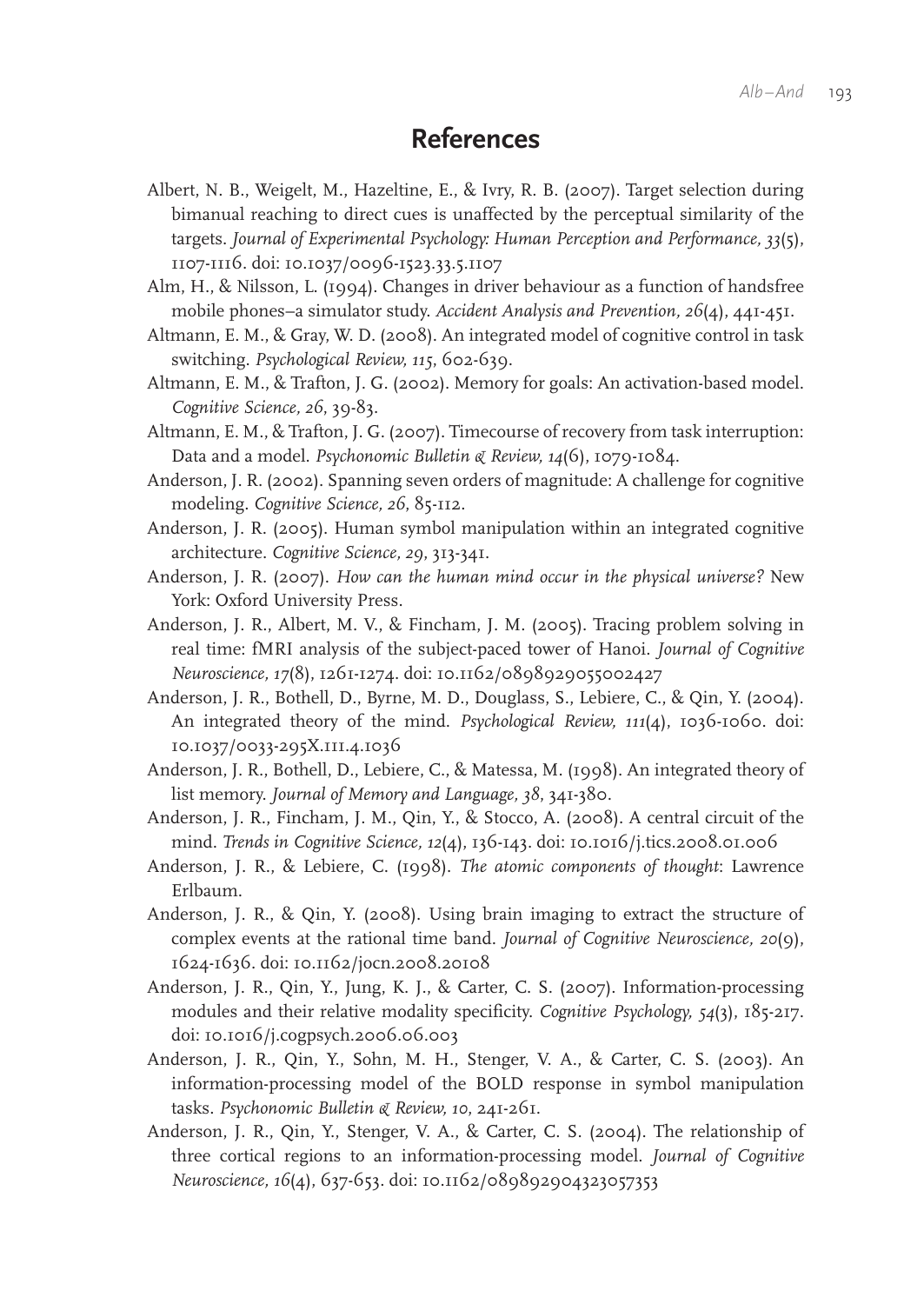- Anderson, J. R., Reder, L. M., & Lebiere, C. (1996). Working memory: Activation limitations on retrieval. *Cognitive Psychology, 30*(3), 221-256.
- Anderson, J. R., & Schooler, L. (1991). Reflections of the environment in memory. *Psychological Science, 2*(6).
- Anderson, J. R., Taatgen, N. A., & Byrne, M. D. (2005). Learning to achieve perfect timesharing: Architectural implications of Hazeltine, Teague, and Ivry (2002). *Journal of Experimental Psychology: Human Perception and Performance, 31*(4), 749- 761. doi: 10.1037/0096-1523.31.4.749
- Aue, T., Lavelle, L. A., & Cacioppo, J. T. (2009). Great expectations: What can fMRI research tell us about psychological phenomena? *International Journal of Psychophysiology, 73*(1), 10-16. doi: 10.1016/j.ijpsycho.2008.12.017
- Baayen, R. H., Davidson, D. J., & Bates, D. M. (2008). Mixed-effects modeling with crossed random effects for subjects and items. *Journal of Memory and Language, 59*(4), 390-412.
- Baayen, R. H., Piepenbrock, R., & Van Rijn, H. (1993). The CELEX lexical database (CD-ROM). Philadelphia, PA: Linguistic Data Consortium, University of Pennsylvania.
- Baddeley, A. D. (1986). *Working memory*. Oxford, England: Oxford University Press.
- Baddeley, A. D. (2000). The episodic buffer: A new component of working memory? *Trends in Cognitive Sciences, 4*(11), 417-423.
- Baddeley, A. D. (2003). Working memory: Looking back and looking forward. *Nature Reviews Neuroscience, 4*(10), 829-839. doi: 10.1038/nrn1201
- Baddeley, A. D., & Hitch, G. J. (1974). Working memory. In G. A. Bower (Ed.), *The psychology of learning and motivation* (pp. 47-89). New York: Academic Press.
- Bandettini, P. A., & Ungerleider, L. G. (2001). From neuron to BOLD: New connections. *Nature Neuroscience, 4*(9), 864-866. doi: 10.1038/nn0901-864
- Beatty, J. (1982). Task-evoked pupillary responses, processing load, and the structure of processing resources. *Psychological Bulletin, 91*(2), 276-292.
- Borst, J. P., & Taatgen, N. A. (2007). The costs of multitasking in threaded cognition. *Proceedings of the eighth international conference on cognitive modelling* (pp. 133-138). Ann Arbor, MI.
- Borst, J. P., Taatgen, N. A., Stocco, A., & Van Rijn, H. (2010). The neural correlates of problem states: Testing fMRI predictions of a computational model of multitasking. *PLoS ONE, 5*(9), e12966.
- Borst, J. P., Taatgen, N. A., & Van Rijn, H. (2010). The problem state: A cognitive bottleneck in multitasking. *Journal of Experimental Psychology: Learning, Memory, & Cognition, 36*(2), 363-382. doi: 10.1037/a0018106
- Borst, J. P., Taatgen, N. A., & Van Rijn, H. (2011). Using a symbolic process model as input for model-based fMRI analysis: Locating the neural correlates of problem state replacements. *NeuroImage, 58*(1), 137–147. doi: 10.1016/j.neuroimage.2011.05.084
- Borst, J. P., Taatgen, N. A., Van Rijn, H., Stocco, A., & Fincham, J. M. (2009). Testing fMRI predictions of a dual-task interference model. *Proceedings of the 9th international conference on cognitive modeling* (pp. 24-30).
- Brett, M., Anton, J. L., Valabregue, R., & Poline, J. B. (2002). Region of interest analysis using an SPM toolbox. *NeuroImage, 16*(2).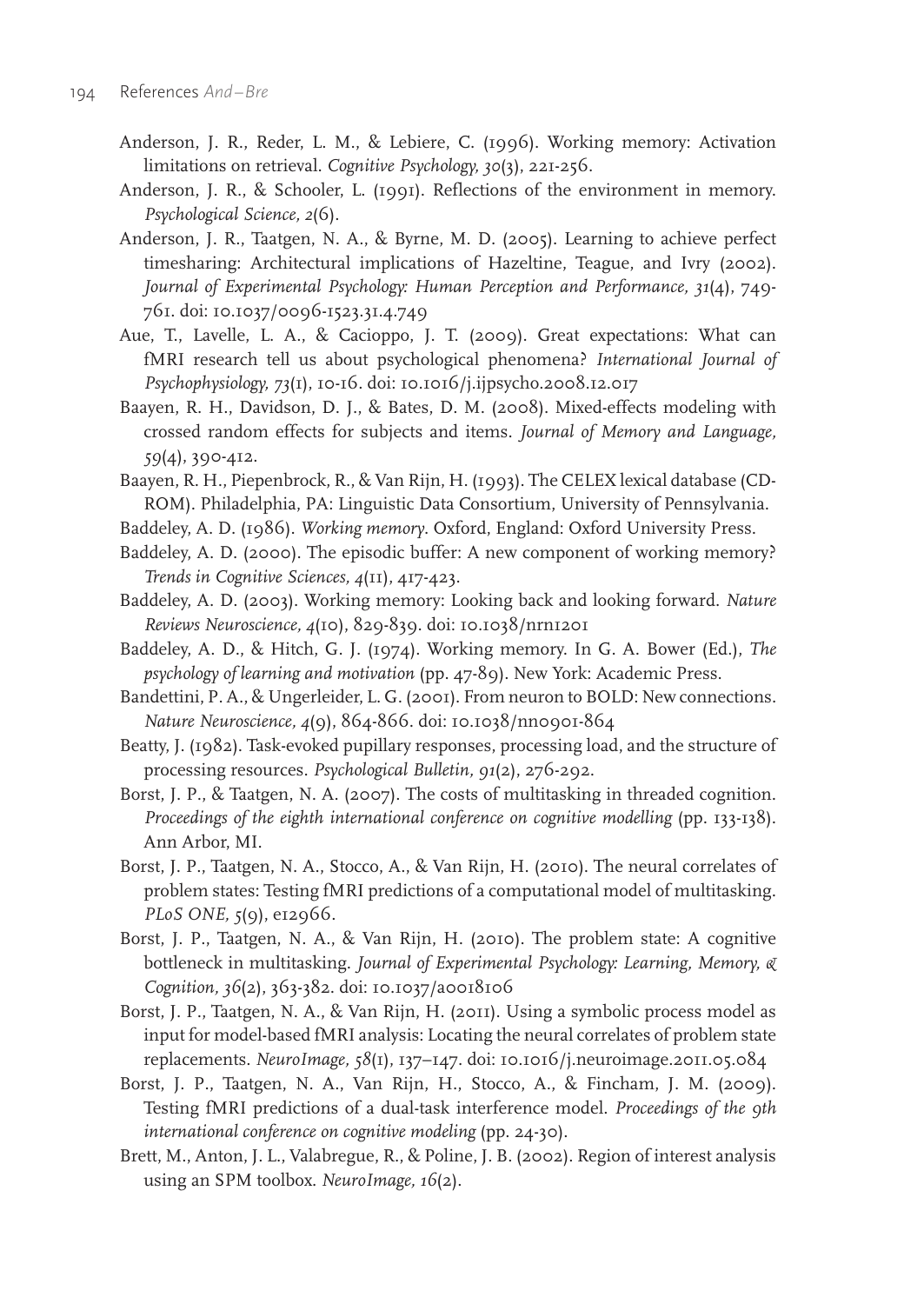Broadbent, D. E. (1958). *Perception and communication*: Pergamon Press New York.

- Brookhuis, K. A., de Vries, G., & de Waard, D. (1991). The effects of mobile telephoning on driving performance. *Accident Analysis and Prevention, 23*(4), 309-316.
- Büchel, C., Wise, R. J., Mummery, C. J., Poline, J. B., & Friston, K. J. (1996). Nonlinear regression in parametric activation studies. *NeuroImage, 4*(1), 60-66. doi: 10.1006/ nimg.1996.0029
- Buckner, R. L., Kelley, W. M., & Petersen, S. E. (1999). Frontal cortex contributes to human memory formation. *Nature Neuroscience, 2*(4), 311-314. doi: 10.1038/7221
- Buwalda, T. A., Borst, J. P., Taatgen, N. A., & van Rijn, H. (2011). Evading a multitasking bottleneck: Presenting intermediate representations in the environment. In L. Carlson, C. Hölscher & T. Shipley (Eds.), *Proceedings of the 33st annual conference of the cognitive science society.* Austin, TX: Cognitive Science Society.
- Byrne, M. D., & Anderson, J. R. (2001). Serial modules in parallel: The psychological refractory period and perfect time-sharing. *Psychological Review, 108*(4), 847–869.
- Cabeza, R., Dolcos, F., Graham, R., & Nyberg, L. (2002). Similarities and differences in the neural correlates of episodic memory retrieval and working memory. *NeuroImage, 16*(2), 317-330. doi: 10.1006/nimg.2002.1063
- Cabeza, R., & Nyberg, L. (2000). Imaging cognition II: An empirical review of 275 PET and fMRI studies. *Journal of Cognitive Neuroscience, 12*(1), 1-47.
- Carrier, L. M., Cheever, N. A., Rosen, L. D., Benitez, S., & Chang, J. (2009). Multitasking across generations: Multitasking choices and difficulty ratings in three generations of Americans. *Computers in Human Behavior, 25*(2), 483-489. doi: 10.1016/j. chb.2008.10.012
- Cohen, J. D., Perlstein, W. M., Braver, T. S., Nystrom, L. E., Noll, D. C., Jonides, J., & Smith, E. E. (1997). Temporal dynamics of brain activation during a working memory task. *Nature, 386*(6625), 604-608. doi: 10.1038/386604a0
- Cohen, M. S. (1997). Parametric analysis of fMRI data using linear systems methods. *NeuroImage, 6*(2), 93-103. doi: 10.1006/nimg.1997.0278
- Collette, F., Hogge, M., Salmon, E., & Van der Linden, M. (2006). Exploration of the neural substrates of executive functioning by functional neuroimaging. *Neuroscience, 139*(1), 209-221. doi: 10.1016/j.neuroscience.2005.05.035
- Collette, F., & Van der Linden, M. (2002). Brain imaging of the central executive component of working memory. *Neuroscience and Biobehavioral Reviews, 26*(2), 105- 125.
- Coltheart, M. (2004). Brain imaging, connectionism, and cognitive neuropsychology. *Cognitive Neuropsychology, 21*(1), 21-25. doi: 10.1080/02643290342000159
- Coltheart, M. (2006). What has functional neuroimaging told us about the mind (so far)? *Cortex, 42*(3), 323-331.
- Cooper, R. (2007). The role of falsification in the development of cognitive architectures: Insights from a Lakatosian analysis. *Cognitive Science, 31*, 509-533.
- Cooper, R., & Shallice, T. (2000). Contention scheduling and the control of routine activities. *Cognitive Neuropsychology, 17*(4), 297-338.
- Cowan, N. (1995). *Attention and memory: An integrated framework*. New York: Oxford University Press.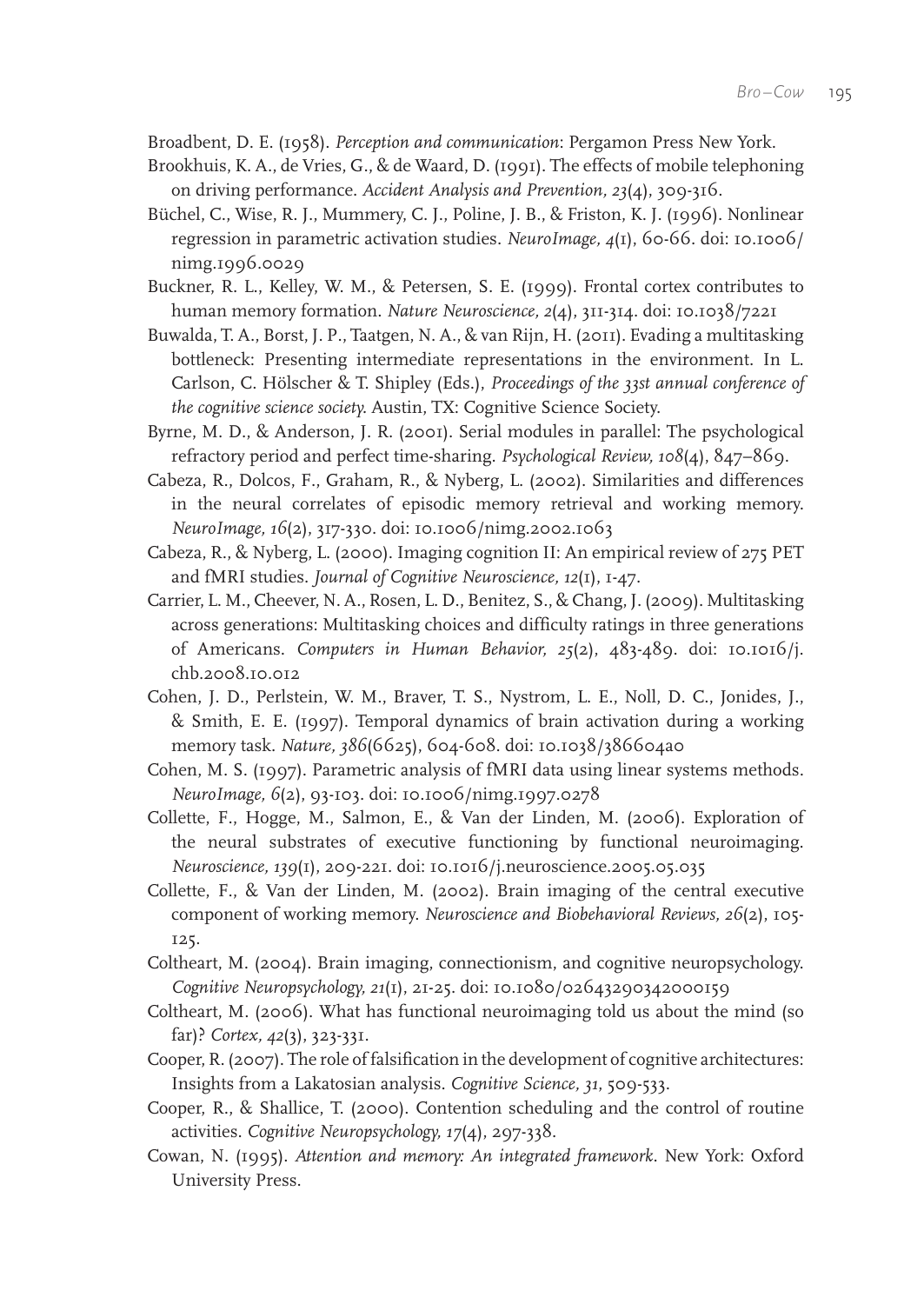- Cowan, N. (2000). The magical number 4 in short-term memory: A reconsideration of mental storage capacity. *Behavioral and Brain Sciences, 24*(01), 87-114.
- Culham, J. C., & Kanwisher, N. G. (2001). Neuroimaging of cognitive functions in human parietal cortex. *Current Opinion in Neurobiology, 11*(2), 157-163.
- Daily, L. Z., Lovett, M. C., & Reder, L. M. (2001). Modeling individual differences in working memory performance: A source activation account. *Cognitive Science, 25*(3), 315-353. doi: 10.1016/S0364-0213(01)00039-8
- Dale, A. M., & Buckner, R. (1997). Selective averaging of rapidly presented individual trials using fMRI. *Human Brain Mapping, 5*(5), 329-340.
- Daw, N. D., & Frank, M. J. (2009). Reinforcement learning and higher level cognition: Introduction to special issue. [Editorial]. *Cognition, 113*(3), 259-261.
- Daw, N. D., O'Doherty, J. P., Dayan, P., Seymour, B., & Dolan, R. J. (2006). Cortical substrates for exploratory decisions in humans. *Nature, 441*(7095), 876-879.
- Dehaene, S., Piazza, M., Pinel, P., & Cohen, L. (2003). Three parietal circuits for number processing. *Cognitive Neuropsychology, 20*(3-6), 487-506. doi: 10.1080/02643290244000239
- Diedrichsen, J., Hazeltine, E., Kennerley, S., & Ivry, R. B. (2001). Moving to directly cued locations abolishes spatial interference during bimanual actions. *Psychological Science, 12*(6), 493-498.
- Dux, P., Ivanoff, J., Asplund, C., & Marois, R. (2006). Isolation of a central bottleneck of information processing with time-resolved fMRI. *Neuron, 52*(6), 1109-1120.
- Fletcher, P. C., & Henson, R. N. (2001). Frontal lobes and human memory: Insights from functional neuroimaging. *Brain, 124*(5), 849-881.
- Fodor, J. (1999). Let your brain alone. *London Review of Books, 21*(19), 68-69. Retrieved from http://www.lrb.co.uk/v21/n19/jerry-fodor/diary
- Friederici, A. D. (2002). Towards a neural basis of auditory sentence processing. *Trends in Cognitive Science, 6*(2), 78-84.
- Friston, K. J. (2003). Introduction: Experimental design and statistical parametric mapping. In R. S. Frackowiak, K. J. Friston, C. Frith, R. Dolan & C. J. Price (Eds.), *Human brain function* (pp. 599-633). San Diego, CA: Academic Press.
- Friston, K. J. (2009). Modalities, modes, and models in functional neuroimaging. *Science, 326*(5951), 399-403. doi: 10.1126/science.1174521
- Friston, K. J., Ashburner, J. T., Kiebel, S. J., Nichols, T. E., & Penny, W. D. (Eds.). (2007). *Statistical parametric mapping. The analysis of functional brain images.*: Academic Press.
- Garavan, H. (1998). Serial attention within working memory. *Memory and Cognition, 26*(2), 263-276.
- Gilbert, S. J., & Shallice, T. (2002). Task switching: A PDP model. *Cognitive Psychology, 44*(3), 297-337. doi: 10.1006/cogp.2001.0770
- Gillie, T., & Broadbent, D. E. (1989). What makes interruptions disruptive? A study of length, similarity, and complexity. *Psychological Research, 50*, 243-250.
- Gläscher, J. P., & O'Doherty, J. P. (2010). Model-based approaches to neuroimaging: Combining reinforcement learning theory with fMRI data. *Wiley Interdisciplinary Reviews: Cognitive Science, 1*(4), 501-510. doi: 10.1002/wcs.57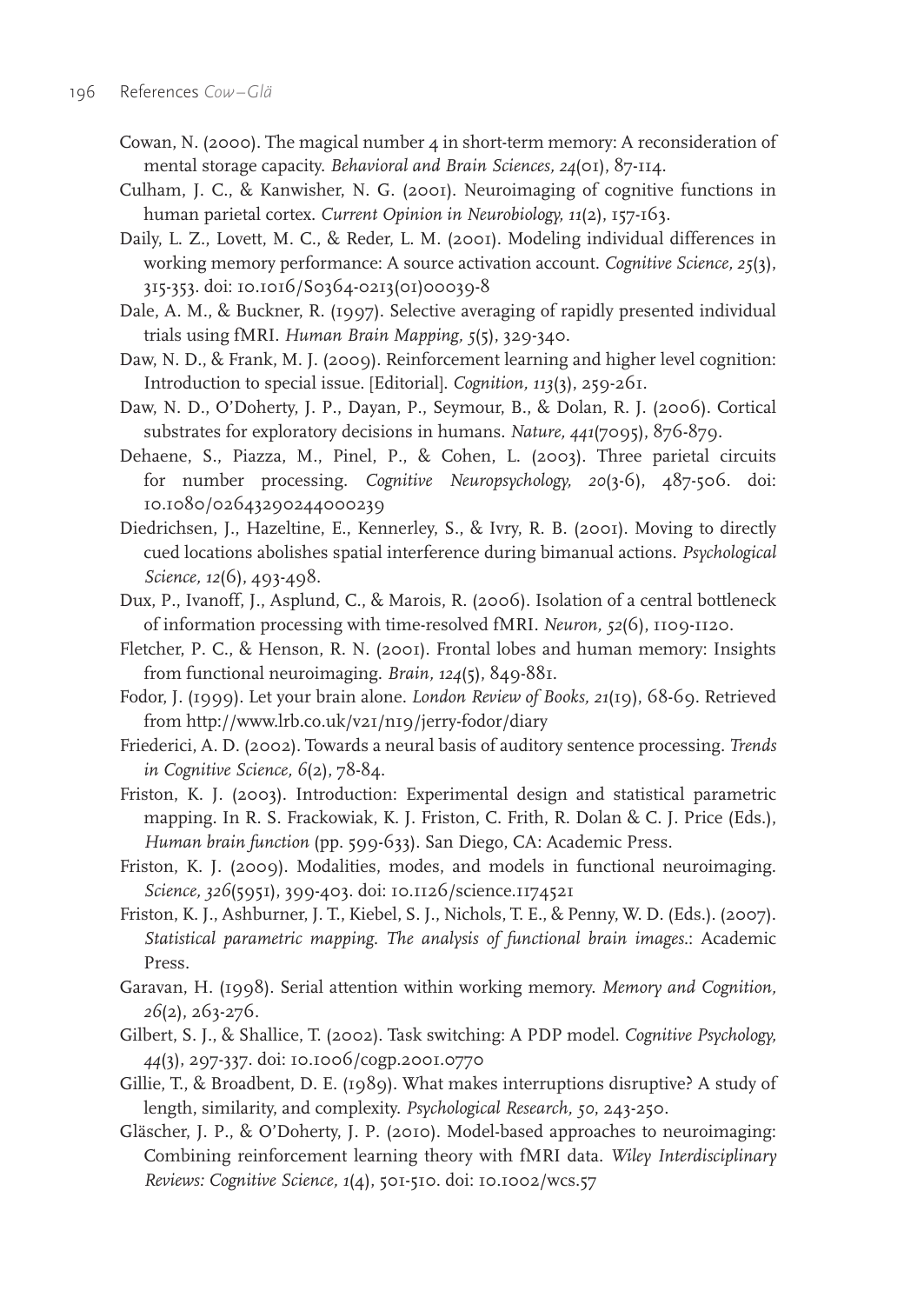- Glover, G. H. (1999). Deconvolution of impulse response in event-related BOLD fMRI. *NeuroImage, 9*(4), 416-429.
- González, V., & Mark, G. (2004). Constant, constant, multi-tasking craziness: Managing multiple working spheres *Proceedings of the SIGCHI conference on human factors in computing systems* (pp. 113-120).
- Gray, W. D. (2008). Cognitive architectures: Choreographing the dance of mental operations with the task environments. *Human Factors, 50*(3), 497-505.
- Gray, W. D., & Fu, W.-T. (2004). Soft constraints in interactive behavior: The case of ignoring perfect knowledge in-the-world for imperfect knowledge in-the-head. *Cognitive Science, 28*, 359-382.
- Gray, W. D., Sims, C. R., Fu, W.-T., & Schoelles, M. J. (2006). The soft constraints hypothesis: A rational analysis approach to resource allocation for interactive behavior. *Psychological Review, 113*(3), 461-482. doi: 10.1037/0033-295X.113.3.461
- Hagoort, P. (2008). Should psychology ignore the language of the brain? *Current Directions in Psychological Science, 17*(2), 96-101.
- Hampton, A. N., Bossaerts, P., & O'Doherty, J. P. (2006). The role of the ventromedial prefrontal cortex in abstract state-based inference during decision making in humans. *Journal of Neuroscience, 26*(32), 8360-8367. doi: 10.1523/jneurosci.1010-06.2006
- Handwerker, D. A., Ollinger, J. M., & D'Esposito, M. (2004). Variation of BOLD hemodynamic responses across subjects and brain regions and their effects on statistical analyses. *NeuroImage, 21*(4), 1639-1651. doi: 10.1016/j. neuroimage.2003.11.029
- Harley, T. A. (2004). Does cognitive neuropsychology have a future? *Cognitive Neuropsychology, 21*(1), 3-16. doi: 10.1080/02643290342000131
- Haruno, M., & Kawato, M. (2006). Heterarchical reinforcement-learning model for integration of multiple cortico-striatal loops: fMRI examination in stimulus-actionreward association learning. *Neural Networks, 19*(8), 1242-1254. doi: 10.1016/j. neunet.2006.06.007
- Hazeltine, E., Teague, D., & Ivry, R. B. (2002). Simultaneous dual-task performance reveals parallel response selection after practice. *Journal of Experimental Psychology: Human Perception and Performance, 28*(3), 527-545.
- Hendriks, P., Van Rijn, D. H., & Valkenier, B. (2007). Learning to reason about speakers' alternatives in sentence comprehension: A computational account. *Lingua, 117*(11), 1879-1896.
- Henson, R. (2005). What can functional neuroimaging tell the experimental psychologist? *The Quarterly Journal of Experimental Psychology: Section A, 58*(2), 193- 233. doi: 10.1080/02724980443000502
- Henson, R. (2006). What has (neuro)psychology told us about the mind (so far)? A reply to Coltheart (2006). *Cortex, 42*(3), 387-392. doi: 10.1016/S0010-9452(08)70365-4
- Hess, E. H., & Polt, J. M. (1964). Pupil size in relation to mental activity during simple problem-solving. *Science, 143*(3611), 1190-1192. doi: 10.1126/science.143.3611.1190
- Hodgetts, H. M., & Jones, D. M. (2006). Interruption of the Tower of London task: Support for a goal-activation approach. *Journal of Experimental Psychology General, 135*(1), 103-115. doi: 10.1037/0096-3445.135.1.103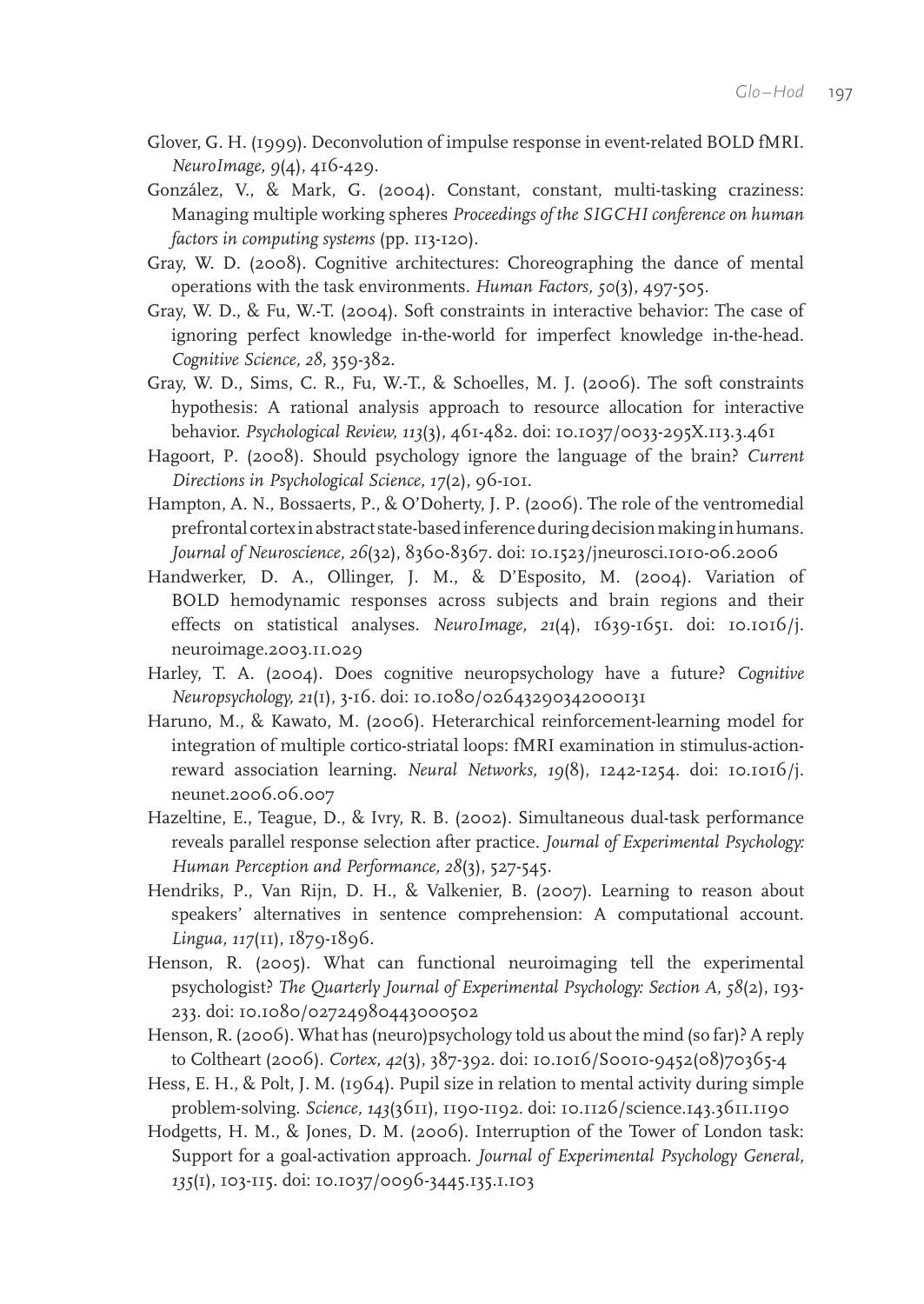- Hollan, J., Hutchins, E., & Kirsh, D. (2000). Distributed cognition: Toward a new foundation for human-computer interaction research. *ACM Transactions on Computer-Human Interaction, 7*(2), 174-196. doi: 10.1145/353485.353487
- Howes, A., Lewis, R. L., & Vera, A. (2009). Rational adaptation under task and processing constraints: Implications for testing theories of cognition and action. *Psychological Review, 116*(4), 717-751. doi: 10.1037/a0017187
- Huss, D., & Byrne, M. (2003). An ACT-R/PM model of the articulatory loop. *Proceedings of the Fifth International Conference on Cognitive Modeling*, 135-140.
- Iqbal, S. T., Adamczyk, P., Zheng, X., & Bailey, B. P. (2005). Towards an index of opportunity: Understanding changes in mental workload during task execution. *Proceedings of the SIGCHI conference on human factors in computing systems* (pp. 311- 320).
- Janssen, C. P., & Gray, W. D. (in press). When, what, and how much to reward in reinforcement learning based models of cognition. *Cognitive Science*.
- Jolicœur, P., & Dell'Acqua, R. (1999). Attentional and structural constraints on visual encoding. *Psychological Research, 62*(2), 154-164.
- Jonides, J., Lewis, R. L., Nee, D. E., Lustig, C. A., Berman, M. G., & Moore, K. S. (2008). The mind and brain of short-term memory. *Annual Review of Psychology, 59*(1), 193- 224. doi: 10.1146/annurev.psych.59.103006.093615
- Jonides, J., Nee, D. E., & Berman, M. G. (2006). What has functional neuroimaging told us about the mind? So many examples, so little space. *Cortex, 42*(3), 414-417.
- Just, M. A., Keller, T. A., & Cynkar, J. (2008). A decrease in brain activation associated with driving when listening to someone speak. *Brain Research, 1205*, 70-80.
- Kahneman, D. (1973). *Attention and effort*. Englewood Cliffs, NJ: Prentice-Hall.
- Kahneman, D., & Beatty, J. (1966). Pupil diameter and load on memory. *Science, 154*(756), 1583-1585.
- Keele, S. W. (1973). *Attention and human performance*. Pacific Palisades, CA: Goodyear.
- Kieras, D. E., & Meyer, D. E. (1997). An overview of the EPIC architecture for cognition and performance with application to human-computer interaction. *Human-Computer Interaction, 12*, 391-438.
- Kieras, D. E., Meyer, D. E., Ballas, J., & Lauber, E. J. (2000). Modern computational perspectives on executive mental processes and cognitive control: Where to from here? In S. Monsell & J. Driver (Eds.), *Attention and performance XVIII: Control of cognitive processes.* (pp. 681-712). Cambridge, MA: MIT Press.
- Kim, H., Shimojo, S., & O'Doherty, J. P. (2006). Is avoiding an aversive outcome rewarding? Neural substrates of avoidance learning in the human brain. *PLoS Biology, 4*(8), e233. doi: 10.1371/journal.pbio.0040233
- Kirchner, W. K. (1958). Age differences in short-term retention of rapidly changing information. *Journal of Experimental Psychology, 55*(4), 352-358.
- Kirsh, D. (1995). The intelligent use of space. *Artificial intelligence, 73*, 31-68.
- LaBar, K. S., Gitelman, D. R., Parrish, T. B., & Mesulam, M. (1999). Neuroanatomic overlap of working memory and spatial attention networks: A functional MRI comparison within subjects. *NeuroImage, 10*(6), 695-704. doi: 10.1006/ nimg.1999.0503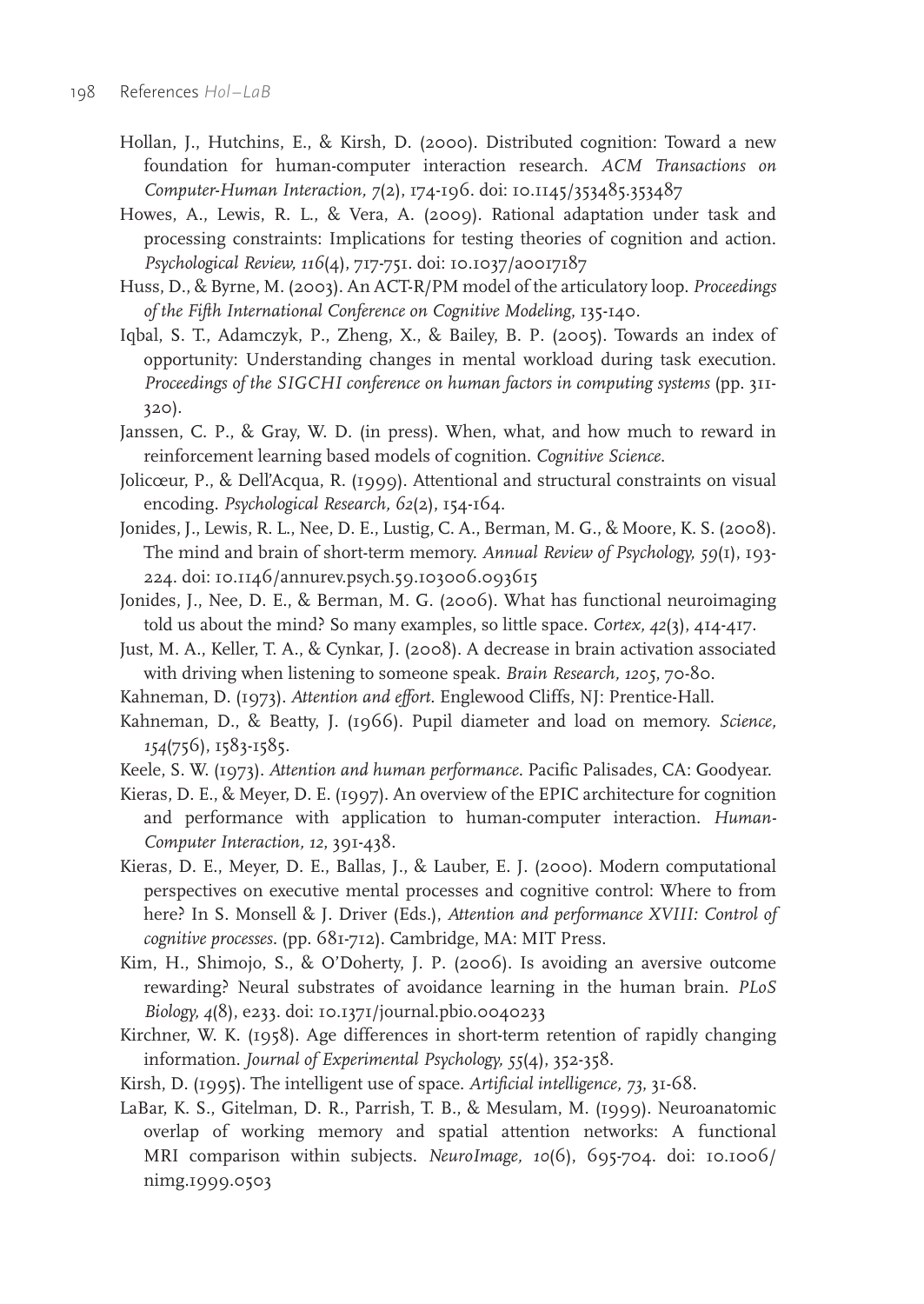- Lacadie, C. M., Fulbright, R. K., Rajeevan, N., Constable, R. T., & Papademetris, X. (2008). More accurate Talairach coordinates for neuroimaging using non-linear registration. *NeuroImage, 42*(2), 717-725. doi: 10.1016/j.neuroimage.2008.04.240
- Lebiere, C. (1999). The dynamics of cognition: An ACT-R model of cognitive arithmetic. *Kognitionswissenschaft, 8*(1), 5-19.
- Lebiere, C., Gonzalez, C., & Martin, M. (2007). Instance-based decision making model of repeated binary choice. In R. L. Lewis, T. A. Polk & J. E. Laird (Eds.), *Proceedings of the 8th international conference on cognitive modeling* (pp. 67-72). London, U.K.: Taylor & Francis.
- Lewis, R. L., & Vasishth, S. (2005). An activation-based model of sentence processing as skilled memory retrieval. *Cognitive Science, 29*, 375-419. doi: 10.1207/ s15516709cog0000\_25
- Lewis, R. L., Vasishth, S., & Van Dyke, J. A. (2006). Computational principles of working memory in sentence comprehension. *Trends in Cognitive Sciences, 10*(10), 447-454.
- Liu, Y., Feyen, R., & Tsimhoni, O. (2006). Queueing network-model human processor (QN-MHP): A computational architecture for multitask performance in humanmachine systems. *ACM Transactions on Computer-Human Interaction (TOCHI), 13*(1), 37-70.
- Logan, G. D. (1979). On the use of a concurrent memory load to measure attention and automaticity. *Journal of Experimental Psychology: Human Perception and Performance, 5*(2), 189-207.
- Logothetis, N. (2008). What we can do and what we cannot do with fMRI. *Nature, 453*(7197), 869-878. doi: 10.1038/nature06976
- Lovett, M. C., Daily, L. Z., & Reder, L. M. (2000). A source activation theory of working memory: Cross-task prediction of performance in ACT-R. *Cognitive Systems Research, 1*, 99-118.
- McElree, B. (2001). Working memory and focal attention. *Journal of Experimental Psychology: Learning, Memory, and Cognition, 27*(3), 817-835.
- McFarlane, D. C., & Latorella, K. A. (2002). The scope and importance of human interruption in human-computer interaction design. *Human-Computer Interaction, 17*(1), 1-61.
- Meyer, D. E., & Kieras, D. E. (1997a). A computational theory of executive cognitive processes and multiple-task performance: Part 1. Basic mechanisms. *Psychological Review, 104*(1), 3-65.
- Meyer, D. E., & Kieras, D. E. (1997b). A computational theory of executive cognitive processes and multiple-task performance: Part 2. Accounts of psychological refractory-period phenomena. *Psychological Review, 104*(4), 749-791.
- Miller, G. A. (1956). The magical number seven, plus or minus two: Some limits on our capacity for processing information. *Psychological Review, 63*, 81-97.
- Monk, C. A., Trafton, J. G., & Boehm-Davis, D. A. (2008). The effect of interruption duration and demand on resuming suspended goals. *Journal of experimental psychology Applied, 14*(4), 299-313. doi: 10.1037/a0014402
- Monsell, S. (2003). Task switching. *Trends in Cognitive Sciences, 7*(3), 134-140.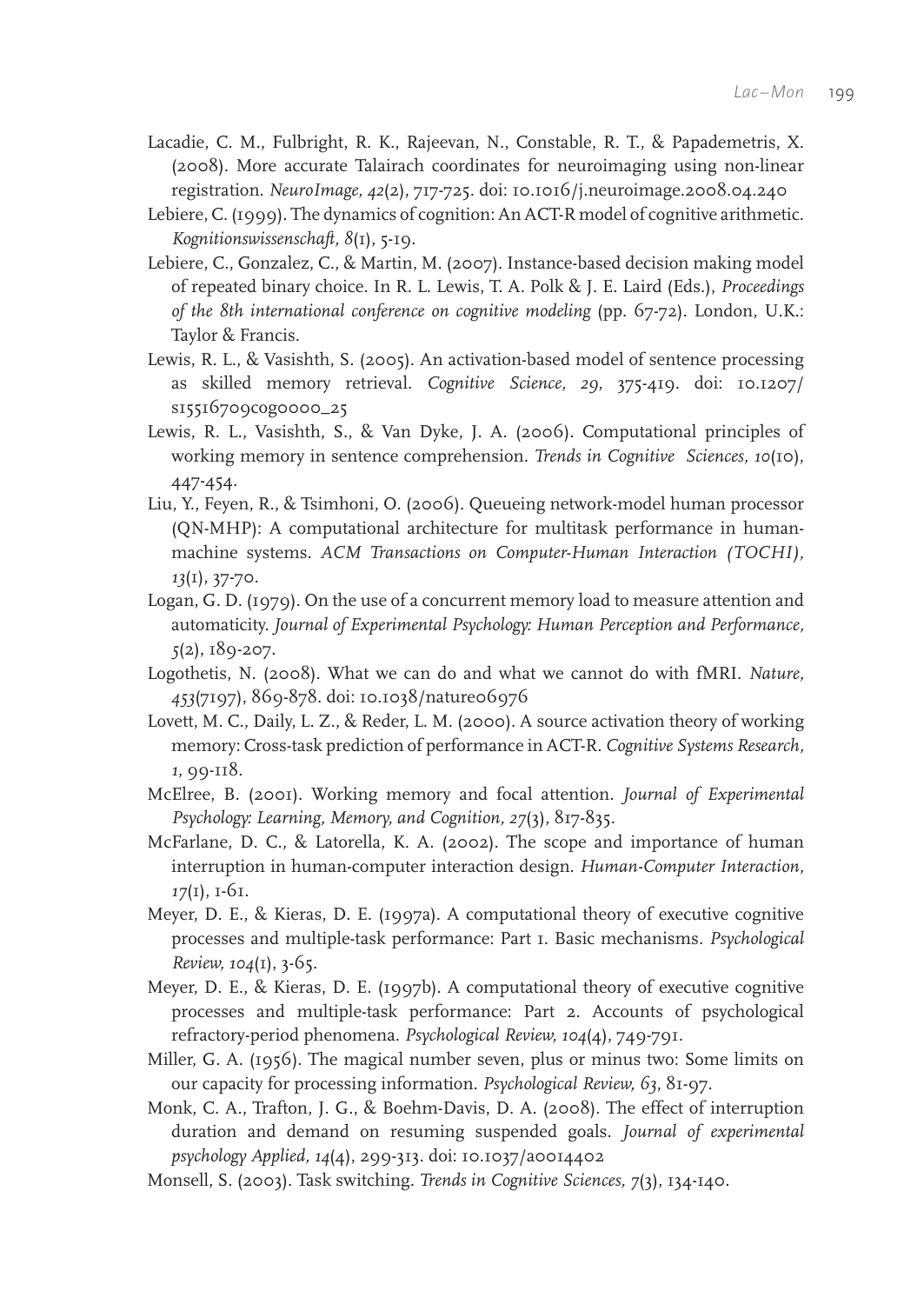- Morey, C. C., & Cowan, N. (2004). When visual and verbal memories compete: Evidence of cross-domain limits in working memory. *Psychonomic Bulletin & Review, 11*(2), 296-301.
- Myung, I. (2000). The importance of complexity in model selection. *Journal of Mathematical Psychology, 44*(1), 190-204. doi: 10.1006/jmps.1999.1283
- Navon, D., & Gopher, D. (1979). On the economy of the human-processing system. *Psychological Review, 86*(3), 214-255.
- Newell, A. (1973). You can't play 20 questions with nature and win: Projective comments on the papers of this symposium. In W. G. Chase (Ed.), *Visual information processing* (pp. 283-308). San Diego, CA: Academic Press.
- Newell, A. (1980). Physical symbol systems. *Cognitive Science, 4*(2), 135-183.
- Newell, A. (1990). *Unified theories of cognition*. Cambridge, MA: Harvard University Press.
- Norman, D. A., & Shallice, T. (1986). Attention to action: Willed and automatic control of behavior. In R. J. Davidson, G. E. Schwartz & D. Shapiro (Eds.), *Consciousness and self-regulation* (pp. 1-18). New York: Plenum.
- O'Doherty, J. P., Hampton, A., & Kim, H. (2007). Model-based fMRI and its application to reward learning and decision making. *Annals of the New York Academy of Sciences, 1104*, 35-53. doi: 10.1196/annals.1390.022
- O'Reilly, R. C., & Munakata, Y. (2000). *Computational explorations in cognitive neuroscience*. Cambridge, MA: MIT Press.
- Oberauer, K. (2002). Access to information in working memory: Exploring the focus of attention. *Journal of Experimental Psychology: Learning, Memory, and Cognition, 28*(3), 411-421.
- Oberauer, K. (2009). Design for a working memory. In B. H. Ross (Ed.), *Psychology of learning and motivation* (Vol. 51, pp. 45-100): Academic Press.
- Oberauer, K., & Bialkova, S. (2009). Accessing information in working memory: Can the focus of attention grasp two elements at the same time? *Journal of Experimental Psychology: General, 138*(1), 64-87. doi: 10.1037/a0014738
- Oberauer, K., & Lewandowsky, S. (2008). Forgetting in immediate serial recall: Decay, temporal distinctiveness, or interference? *Psychological Review, 115*(3), 544-576.
- Page, M. P. A. (2006). What can't functional neuroimaging tell the cognitive psychologist? *Cortex, 42*(3), 428-443.
- Pashler, H. (1984). Processing stages in overlapping tasks: Evidence for a central bottleneck. *Journal of Experimental Psychology: Human Perception and Performance, 10*(3), 358-377.
- Pashler, H. (1994). Dual-task interference in simple tasks: Data and theory. *Psychological Bulletin, 116*, 220-244.
- Pashler, H., & Johnston, J. C. (1998). Attentional limitations in dual-task performance. In H. Pashler (Ed.), *Attention* (pp. 155-189). Hove, England: Psychology Press.
- Pitt, M., & Myung, I. (2002). When a good fit can be bad. *Trends in Cognitive Science, 6*(10), 421-425.
- Ridderinkhof, K. R., Ullsperger, M., Crone, E. A., & Nieuwenhuis, S. (2004). The role of the medial frontal cortex in cognitive control. *Science, 306*(5695), 443-447.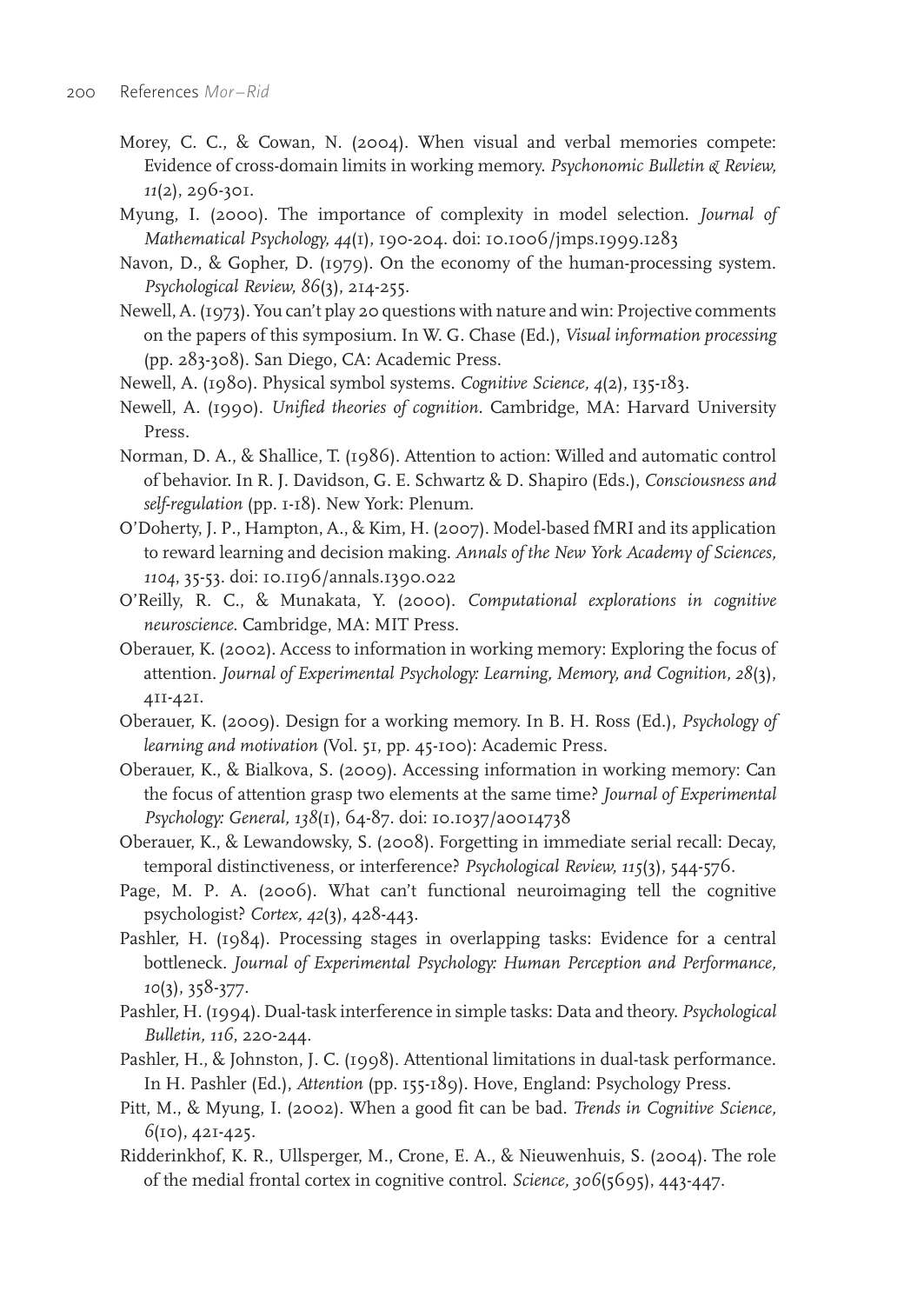- Roberts, S., & Pashler, H. (2000). How persuasive is a good fit? A comment on theory testing. *Psychological Review, 107*(2), 358-367.
- Salvucci, D. D. (2001). An integrated model of eye movements and visual encoding. *Cognitive Systems Research, 1*, 201-220.
- Salvucci, D. D. (2005). A multitasking general executive for compound continuous tasks. *Cognitive Science, 29*, 457-492.
- Salvucci, D. D. (2006). Modeling driver behavior in a cognitive architecture. *Human Factors, 48*(2), 362-380.
- Salvucci, D. D., & Bogunovich, P. (2010). Multitasking and monotasking: The effects of mental workload on deferred task interruptions *Proceedings of the 28th international conference on human factors in computing systems* (pp. 85-88).
- Salvucci, D. D., & Macuga, K. L. (2002). Predicting the effects of cellular-phone dialing on driver performance. *Cognitive Systems Research, 3*, 95-102.
- Salvucci, D. D., Monk, C. A., & Trafton, J. G. (2009). A process-model account of task interruption and resumption: When does encoding of the problem state occur? *Proceedings of the human factors and ergonomics society 53rd annual meeting* (pp. 799- 803). Santa Monica, CA: Human Factors and Ergonomics Society.
- Salvucci, D. D., & Taatgen, N. A. (2008). Threaded cognition: An integrated theory of concurrent multitasking. *Psychological Review, 115*(1), 101-130. doi: 10.1037/0033- 295X.115.1.101
- Salvucci, D. D., & Taatgen, N. A. (2011). *The multitasking mind.* New York: Oxford University Press.
- Salvucci, D. D., Taatgen, N. A., & Borst, J. P. (2009). Toward a unified theory of the multitasking continuum: From concurrent performance to task switching, interruption, and resumption. *Human factors in computing systems: CHI 2009 conference proceedings* (pp. 1819-1828). New York: ACM Press.
- Schumacher, E. H., Lauber, E. J., Glass, J. M., Zurbriggen, E. I., Gmeindl, L., Kieras, D. E., & Meyer, D. E. (1999). Concurrent response-selection processes in dual-task performance: Evidence for adaptive executive control of task scheduling. *Journal of Experimental Psychology: Human Perception and Performance, 25*(3), 791-814.
- Schumacher, E. H., Seymour, T. L., Glass, J. M., Fencsik, D. E., Lauber, E. J., Kieras, D. E., & Meyer, D. E. (2001). Virtually perfect time sharing in dual-task performance: Uncorking the central cognitive bottleneck. *Psychological Science, 12*(2), 101-108.
- Smith, E. E., Jonides, J., Marshuetz, C., & Koeppe, R. A. (1998). Components of verbal working memory: Evidence from neuroimaging. *Proceedings of the National Academy of Sciences USA, 95*(3), 876-882.
- Sohn, M. H., & Anderson, J. R. (2001). Task preparation and task repetition: Twocomponent model of task switching. *Journal of Experimental Psychology General, 130*(4), 764-778.
- Sohn, M. H., Goode, A., Stenger, V. A., Jung, K. J., Carter, C. S., & Anderson, J. R. (2005). An information-processing model of three cortical regions: Evidence in episodic memory retrieval. *NeuroImage, 25*(1), 21-33. doi: 10.1016/j.neuroimage.2004.11.001
- Spelke, E., Hirst, W., & Neisser, U. (1976). Skills of divided attention. *Cognition, 4*, 215- 230.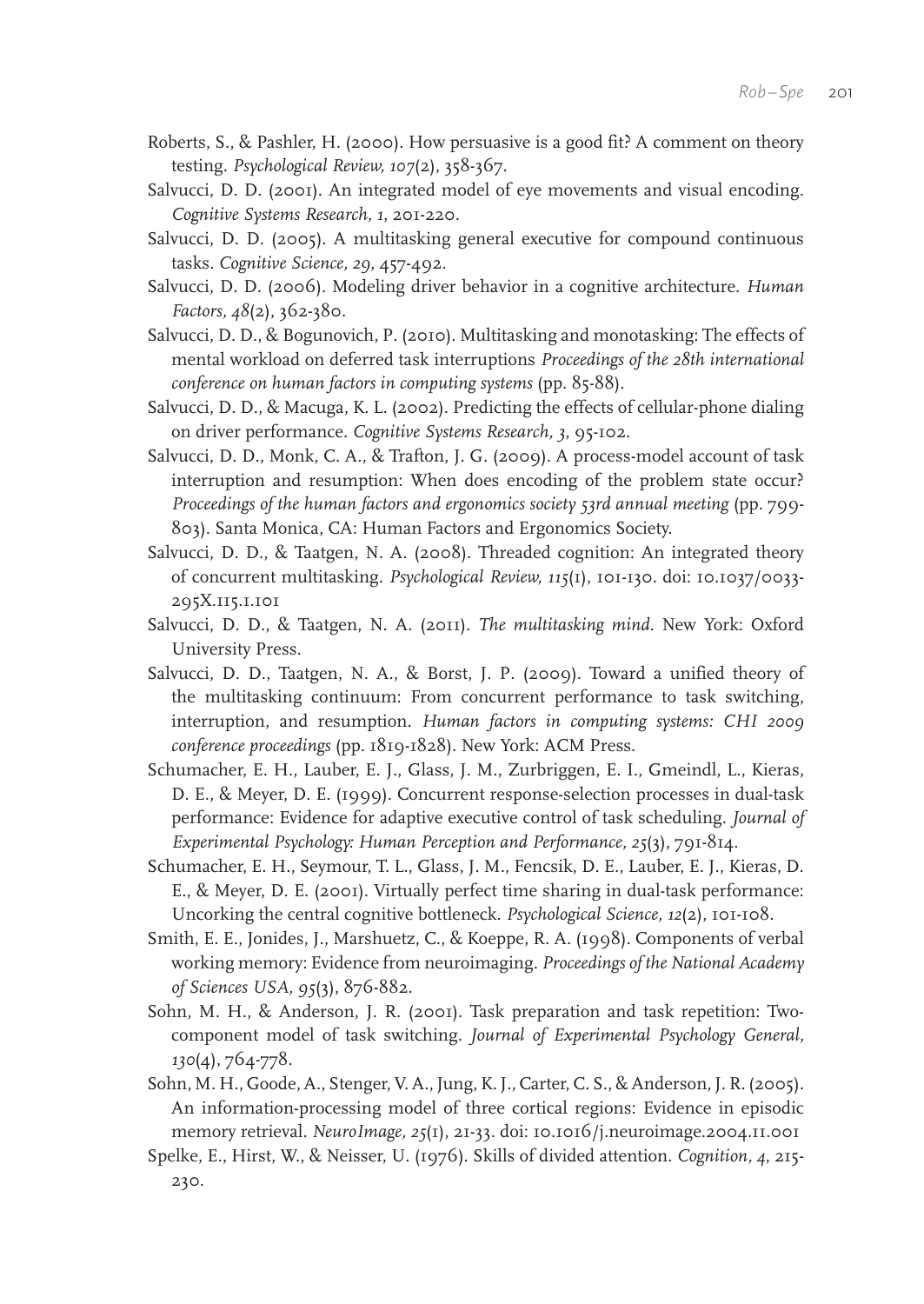- Steinhauer, S. R., & Hakerem, G. (1992). The pupillary response in cognitive psychophysiology and schizophrenia. *Annals of the New York Academy of Sciences, 658*, 182-204.
- Stocco, A., & Anderson, J. R. (2008). Endogenous control and task representation: An fMRI study in algebraic problem-solving. *Journal of Cognitive Neuroscience, 20*(7), 1300-1314. doi: 10.1162/jocn.2008.20089
- Stocco, A., Lebiere, C., & Anderson, J. R. (2010). Conditional routing of information to the cortex: A model of the basal ganglia's role in cognitive coordination. *Psychological Review, 117*(2), 541-574. doi: 10.1037/a0019077
- Sutton, R. S., & Barto, A. G. (1998). *Reinforcement learning*. Cambridge, MA: The MIT Press.
- Taatgen, N. A. (2005). Modeling parallelization and flexibility improvements in skill acquisition: From dual tasks to complex dynamic skills. *Cognitive Science, 29*(3), 421- 455.
- Taatgen, N. A., & Anderson, J. R. (2008). Constraints in cognitive architectures. In R. Sun (Ed.), *Handbook of cognitive modeling* (pp. 170-185): Cambridge University Press.
- Taatgen, N. A., Juvina, I., Schipper, M., Borst, J. P., & Martens, S. (2009). Too much control can hurt: A threaded cognition model of the attentional blink. *Cognitive Psychology*. doi: 10.1016/j.cogpsych.2008.12.002
- Taatgen, N. A., Van Rijn, D. H., & Anderson, J. R. (2007). An integrated theory of prospective time interval estimation: The role of cognition, attention, and learning. *Psychological Review, 114*(3), 577-598. doi: 10.1037/0033-295X.114.3.577
- Taatgen, N. A., & van Rijn, H. (2011). Traces of times past: Representations of temporal intervals in memory. *Memory & Cognition*. doi: 10.3758/s13421-011-0113-0
- Telford, C. W. (1931). The refractory phase of voluntary and associative responses. *Journal of Experimental Psychology, 14*, 1-35.
- Trafton, J. G., Altmann, E. M., Brock, D. P., & Mintz, F. E. (2003). Preparing to resume an interrupted task: Effects of prospective goal encoding and retrospective rehearsal. *International Journal of Human-Computer Studies, 58*(5), 583-603. doi: 10.1016/S1071-5819(03)00023-5
- Trafton, J. G., Bugajska, M., Fransen, B., & Ratwani, R. (2008). Integrating vision and audition within a cognitive architecture to track conversations *Proceedings of HRI '08* (pp. 201-208).
- Van Maanen, L., Van Rijn, H., & Borst, J. P. (2009). Stroop and picture-word interference are two sides of the same coin. *Psychonomic Bulletin & Review, 16*(6), 987-999. doi: 10.3758/PBR.16.6.987
- Van Maanen, L., Van Rijn, H., & Taatgen, N. A. (in press). RACE/A: An architectural account of the interactions between learning, task control, and retrieval dynamics. *Cognitive Science*.
- Van Rij, J., Hendriks, P., Spenader, J., & Van Rijn, H. (2009). Modeling the selective effects of slowed-down speech in pronoun comprehension. *Proceedings of the 3rd conference on generative approaches to language acquisition North America (GALANA 3)*. Somerville, MA: Cascadilla Press.